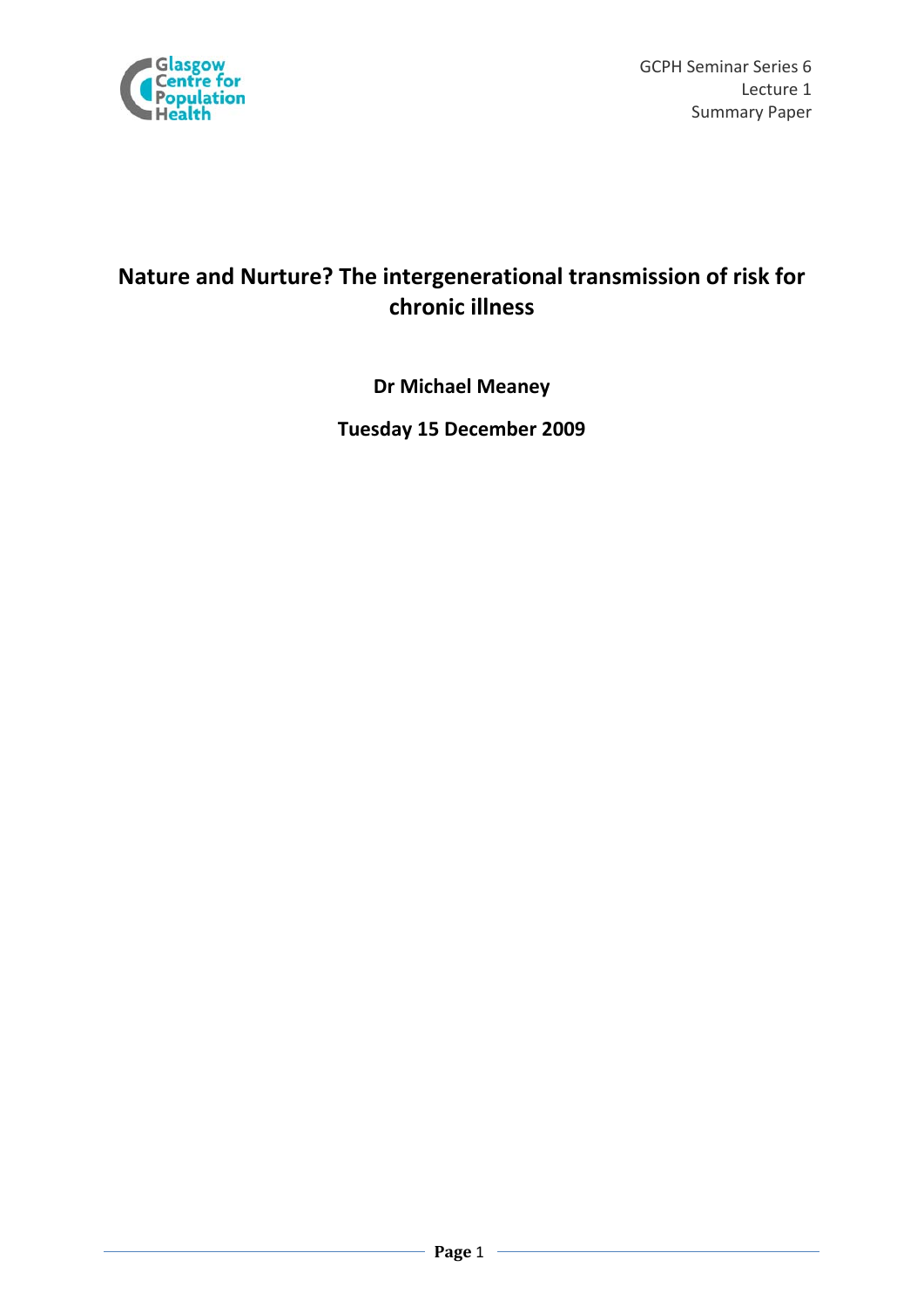#### **Glossary**

While it is not strictly necessary to know all of the terms used in this summary, readers may find it **useful to have a definition of key terminology.**

**Neural:** Referring to the nervous system, a network of cells which specialise in co-ordinating actions and passing signals from one part of the body to another.

**Endocrine system:** A group of glands which secrete hormones which regulate the body's internal state.

**Epigenetic:** Any functional change in the genome that does not involve an alteration of DNA sequence e.g. structure or level of activity.

**Glucocorticoid:**  A class of steroid hormones the active presence of which reflects a response to stress or the circadian rhythm.

**Glucocorticoid receptors**: Proteins responsible for sensing the presence of glucocorticoids, regulating genes which control development, metabolism and stress responses.

**Hypothalamus:** A small part of the brain which, among other functions, links the endocrine system to the nervous system through the pituitary gland and is therefore important in stress responses.

**Corticotrophin‐releasing factor (CRF):** A hormone released by the hypothalamus in response to stress, which in turn activates multiple features of the stress response, including the release of glucocorticoids throughout the body as well as noradrenaline in the brain.

**Adrenal Glands:** Glands which are situated just above the kidneys in mammals and are chiefly responsible for the release of stress hormones, including the glucocorticoids.

**Hypothalamic Pituitary Adrenal Axis (HPA):** A system that includes hypothalamus, the pituitary gland and the adrenal glands, which control reactions to stress and regulates many body functions including the processing of fats and glucose.

**T3:** An abbreviation for tri-iodothyronine the most powerful thyroid hormone affecting almost every body process including body temperature, growth and heart rate.

**Metabolic Rate:** The amount of energy required for the functioning vital organs: illness, environmental factors and stress levels affect metabolic rate.

**Transcription factor:**  A protein which binds to specific DNA sequences and thereby controls the transcription and activation of information from DNA.

**Neural Growth Factor Inducible (NGFI‐A):** A specific transcription factor, which binds to the part the genome sequence, which produces the glucocorticoid receptor, associated with stress response. When activated by maternal stimulation at high levels it displaces a methyl group and allows the glucocorticoid receptor to be read, thus more effectively regulating stress response.

**Cytosine:** One of the four basic building blocks (nucleotides) of DNA.

**DNA** methylation: This involves the addition of a methyl group (CH<sub>3</sub>) to a cytosine on a DNA sequence. This commonly has the effect of blocking or reducing gene expression. In the case of stress, it prevents the activation of Glucocorticoid receptors which are needed for an appropriate response to stress.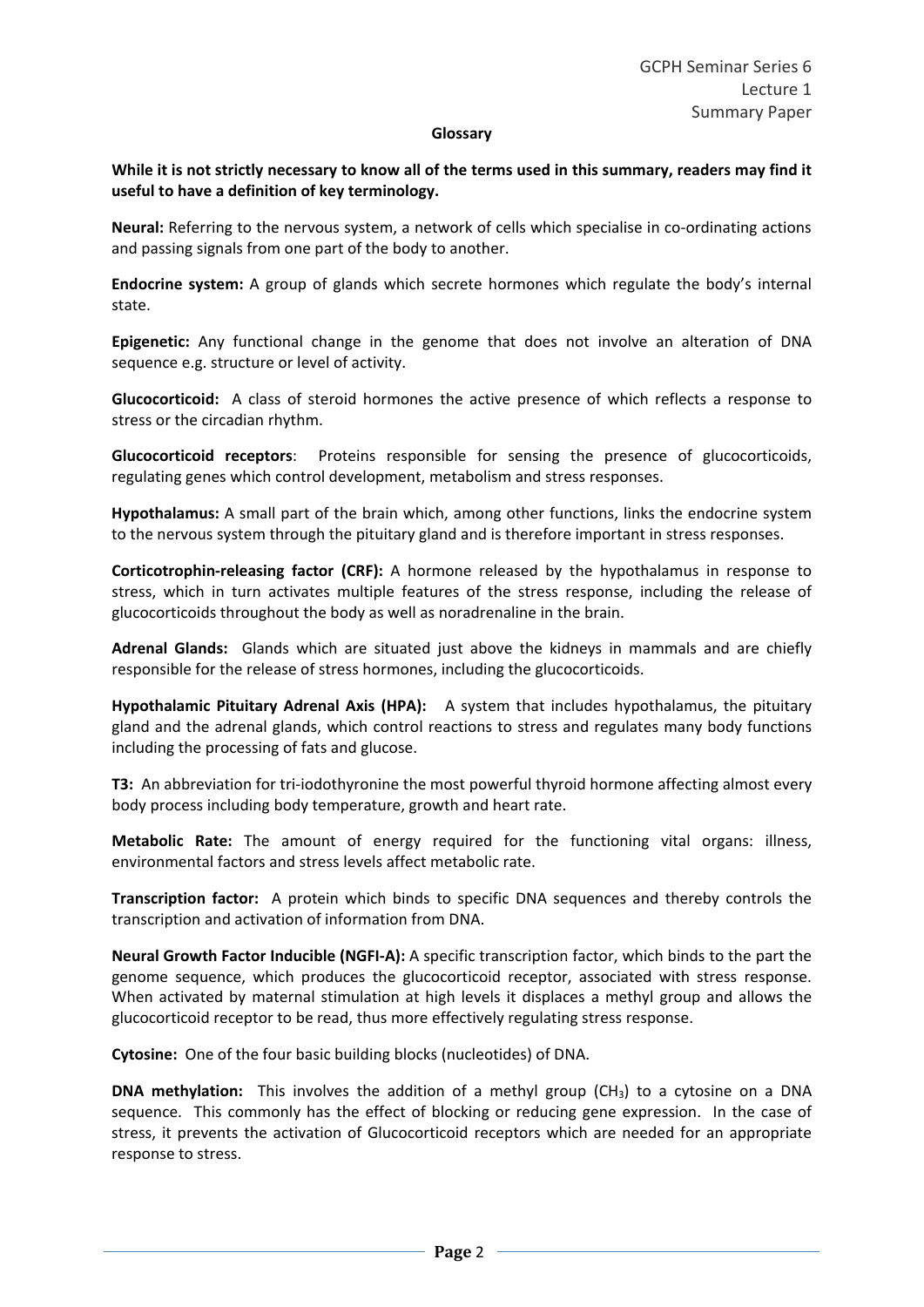### **Overview**

In this lecture Professor Meaney showed that the development of an individual in almost any species is a process of adaptation that occurs within a social and economic context. Referring to studies in various species, he showed that the effects of social and economic circumstances (resources) are mediated through parental, particularly maternal, behaviour and that this behaviour interacts with gene structure and activity to alter stress response into adulthood.

# **Summary**

Professor Meaney began by reminding us that many studies show a link between early experience in childhood and later onset of chronic illness such as obesity, depression, heart disease and diabetes. A key issue here concerns the mechanisms by which vulnerability or resilience is transmitted from parent to offspring.

He asked what mechanisms in early life experience cause such transmission. One such mechanism is the transmission of genetic variation from biological parents. However, recent studies reveal other processes which focus on the interaction between parent, particularly mother, and offspring. He suggested that in a wide range of species, including humans, maternal care alters the development of behavioural and endocrine responses to stress. These 'maternal' effects are due to stable changes in the expression of genes in brain regions that regulate stress responses.

He suggested that early life experiences including environmental adversities like poverty are, in part, mediated by parental factors and that these are related to differences in individual neural and endocrine responses. He illustrated this point from a study<sup>[1](#page-2-0)</sup> which showed poverty impacted upon maternal stress, which in turn affects parenting and then shows up in child behavioural and emotional problems. He summarised his argument at this stage by saying that early life experience interacts with individual differences in neural and endocrine responses, which is reflected in different stress responses. These patterns of individual differences in stress response tend to last into adulthood. The question is how? What sustains these maternally-influenced individual differences?

One can see similar biological responses to environmental stress across species. For example he showed how skink lizards (a source of food for snakes) grow larger, and with longer tails when born after their mothers have been exposed to predatory snake scent.

Similarly, water flea larvae of the same genotype grow a helmet and a tail, making them more difficult to ingest after exposure to water previously containing predators. This physical defense is passed on to their offspring. He suggested that this type of stress response is common across almost all species of mammals, reptiles and plants and is not limited only to humans.

These simple examples show that the quality of the mother's environment influences the development of her offspring and this and other examples suggest that this theme (environment – parent – offspring development) is common in biology.

<span id="page-2-0"></span> $1$  Linver, M.R., Brooks-Gunn, J. and Kohen, D. (1999) 'Parenting behaviour and emotional health as mediators of family poverty effects upon young low‐birth weight children's cognitive ability', *Annals of the New York Academy of Sciences*, 896( ), pp376‐378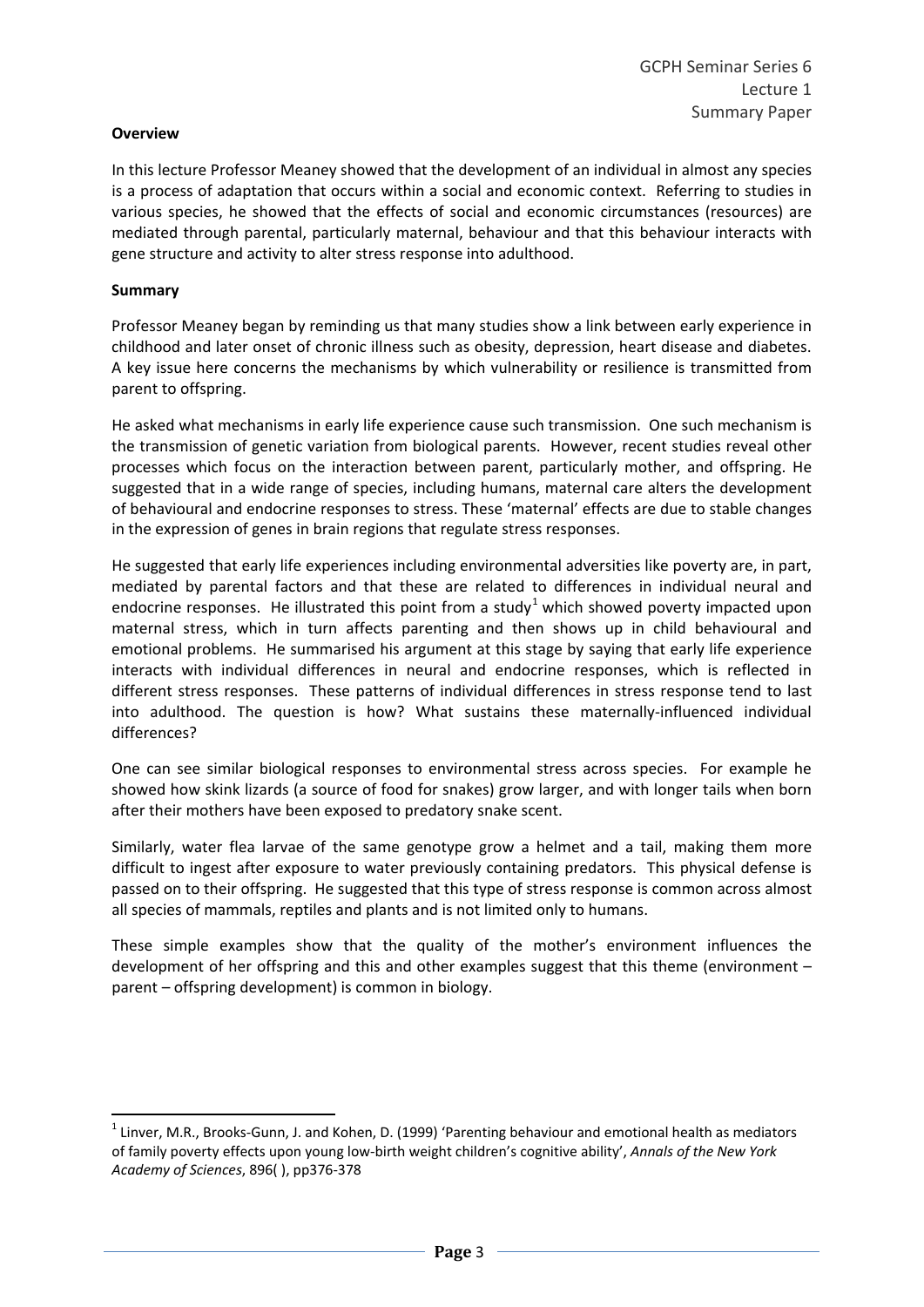# **What is the connection between the social and biological dimensions of stress and stress response?**

Professor Meaney summarised this part of the argument thus:

- Parental care affects the activity of the offspring's genes in the part of the brain that regulates stress responses, neural development and reproduction.
- This parental effect involves a form of "plasticity" at the level of the DNA. While the gene sequence remains unchanged, gene structure and activity are altered. This allows for the production of more Glucocorticoid receptors which help to prevent a heightened stress response

Drawing upon knowledge of rat populations he highlighted the importance of maternal licking/grooming of offspring. He showed that offspring which are licked extensively during the first ten days of life have an increased number of Glucocorticoid receptors on a specific part of the regulatory portion of their gene sequence (i.e. the region of the DNA that determines the activity of the glucocorticoid receptor gene). The activation of the glucocorticoid receptor protein in a brain region known as the hippocampus restrains the magnitude of the stress response.

This has the effect, in stressful situations, of preventing a heightened response to stress. This in turn has beneficial effects on other systems vital for health, for example, the cardiovascular system, obesity and depression, through its impact on metabolic rate and the activation of noradrenaline in the brain. Thus while one's inherited DNA defines the genotype, there are other environment related processes, known as epigenetic effects, which are chemical in nature and are superimposed on the gene sequence (which remains unchanged) but modify the level of its activity.

The mechanism through which this happens is as follows:

 Variations in maternal care (more licking, less licking) modify gene activity and this alters the number of glucocorticoid receptors. This helps shape stress response.

This pattern is shaped in early life and persists into adulthood because:

- This tactile activity associated with the mother's licking stimulates the production of the transcription factor, NGFI‐A, which acts to dislodge a methyl group from the cytosine. This allows the same NGFI‐A to bind to the cytosine in the regulatory region of the glucocorticoid receptor gene and to activate the production of Glucocorticoid receptors (GCRs).
- This increase in active GCRs mediates the production of stress hormones and helps prevent a heightened response to stress associated with many chronic illnesses.

One might ask if this is really an environmental/behavioural effect or is the DNA of high licking mothers simply different from that of low licking mothers. Adoption studies in which the offspring of low licking mothers are fostered by high licking mothers exhibits the same mediation of stress response and indicates that the effect does come from maternal behaviour. This process also affects the maternal behaviour of the offspring in that the offspring of high licking mothers become high licking themselves. In this sense, the individual differences could be transmitted across generations through a "behavioural" form of inheritance that includes effects at the level of the DNA.